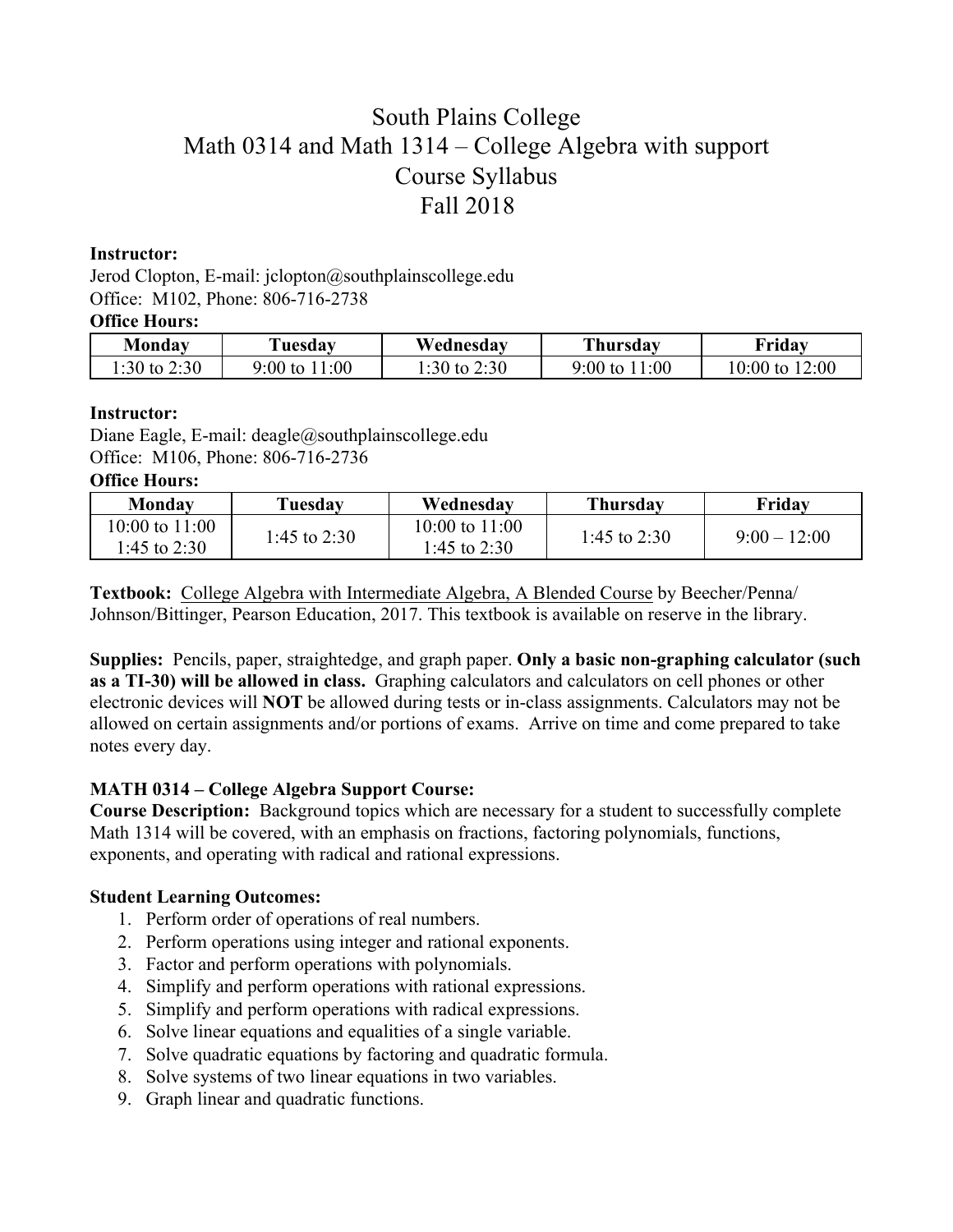# **MATH 1314 – College Algebra:**

**Course Description:** A standard course in college algebra covering quadratic equations, ratio and proportion, variation, binomial theorem, progressions, inequalities, complex numbers, theory of equations, determinants and matrices, linear programming, mathematical induction, permutations and combinations.

# **Student Learning Outcomes:**

- 1. Demonstrate and apply knowledge of properties of functions, including domain and range, operations, compositions, and inverses.
- 2. Recognize and apply polynomial, rational, radical, exponential and logarithmic functions and solve related equations.
- 3. Apply graphing techniques.
- 4. Evaluate all roots of higher degree polynomial and rational functions.
- 5. Recognize, solve, and apply systems of linear equations using matrices.

# **General Education Core Objectives:**

Grading

- 1. **Critical Thinking:** Students will develop habits of mind, allowing them to appreciate the processes by which scholars in various disciplines organize and evaluate data and use the methodologies of each discipline to understand the human experience.
- 2. **Communication Skills:** Students will communicate ideas, express feelings and support conclusions effectively in written, oral and visual formats.
- 3. **Empirical and Quantitative Skills:** Students will develop quantitative and empirical skills to understand, analyze and explain natural, physical and social realms.

**Attendance Policy:** Attendance will be taken every class period. Students who arrive late, leave early, sleep during class, or fail to sign the attendance sheet may be counted absent. Whenever absences become excessive and, in the instructor's opinion, minimum course objectives cannot be met due to absences, the student will be withdrawn from the course. **Any student who misses 3 consecutive classes or exceeds 5 absences throughout the semester will be administratively dropped and receive a grade of X or F.** Students wishing to drop this class must see the registrar by Thursday, November 15, 2018 to officially withdraw and receive a grade of W.

**Course Evaluation:** Your final grade will be determined by the average of the highest 6 out of 7 tests (600 points or 60%) the comprehensive final exam (200 points or 20%) and weekly quiz grades (200 points or 20%.) There are 1000 total points possible. Grading will follow the process described below:

| <b>Scale:</b> | $\mathsf{A}$ | 90 to 100 | $900$ to $1000$ points |
|---------------|--------------|-----------|------------------------|
|               | B            | 80 to 89  | 800 to 899 points      |
|               | $\Gamma$     | 70 to 79  | $700$ to $799$ points  |
|               | D            | 60 to 69  | $600$ to $699$ points  |
|               | F            | Below 60  | Below 600 points       |
|               |              |           |                        |

If you make a grade of A, B, or C, then that is the grade you will be awarded for **both** portions of the course. However, if you **complete the course** and make a grade of D or F, then your grade for the Math 0314 course will be assessed at your professor's discretion. If you pass Math 0314 (C or higher) but not the Math 1314 portion of the course, you will be able to register for Math 1314 in future semesters.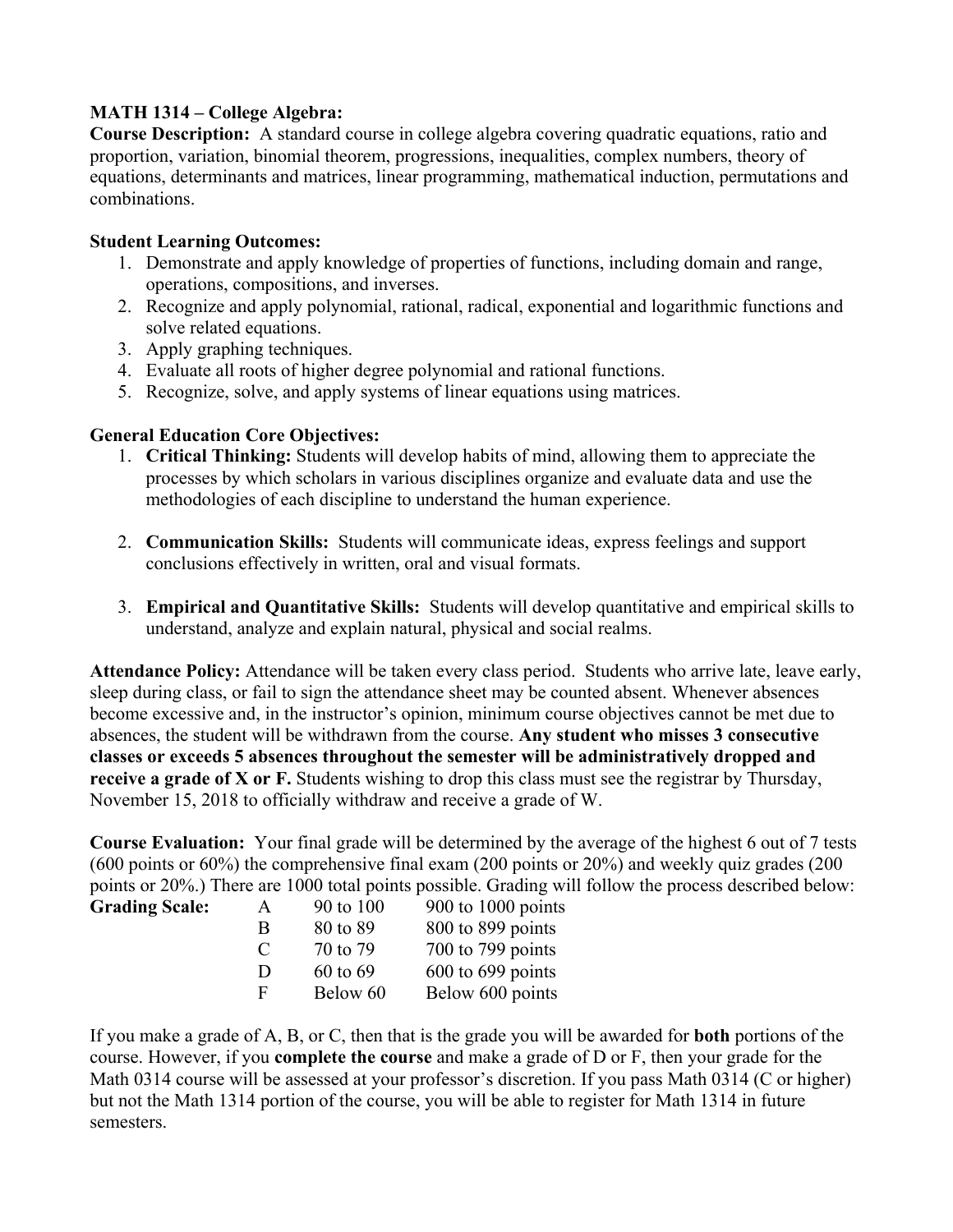**Exams**: Dates for the 7 major tests and comprehensive final exam are listed on the calendar. **There are NO makeup tests.** The lowest grade of the 7 major tests will be dropped, provided the student completed the course and took the final exam. The final exam is **NOT** eligible to be dropped. A single missed exam score will be dropped; however, a second missed test will be averaged as a zero. In the event of a known, upcoming absence, it may be possible to take a test early; check with your professor.

**Daily Grades:** Homework will be assigned from each section covered and checked during the following class. All steps/work must be neatly shown and the answer clearly indicated. Do not submit "answer sheets." Consistently working problems reinforces the skills and concepts presented and is essential for success in this course. Expect to spend *at least* two hours outside of class for each hour you spend in class working on math. Completed homework earns 1 bonus point; no homework earns –1 point. Homework points add to (or subtract from) your cumulative point total. **Absolutely NO late homework assignments will be accepted.** Weekly quizzes may be given during lab time. To do well on the quizzes, you need to complete the homework. Focus your effort on being able to complete the problems on a quiz/exam without any outside resources. **There is NO makeup for quizzes and a grade of zero will be assigned.** Quiz grades comprise 200 points, or 20% of your overall average.

**Tutoring**: Students can obtain free tutoring in room M116 in the math building on the South Plains Campus in Levelland or in Building 2 at the Reese Center. Tutoring schedules will be posted on campus and on Blackboard. Please remember to sign in when you seek the help of a tutor in each of these places.

**Additional Resources:** Blackboard is the online management system used for this course. Your grades, along with the course syllabus, handouts, reviews, and PowerPoint slides accompanying our textbook can all be accessed through Blackboard. Opportunities for bonus points are occasionally posted. Videos of many topics are also available and a link is provided on Blackboard for online viewing. Additional free tutorial videos are available at the following sites: http://patrickjmt.com/, http://www.mathtv.com/, and http://www.khanacademy.org/. These links are posted on Blackboard. **Be sure to check Blackboard and your SPC email account regularly for class announcements and updates.**

**Classroom Civility**:Students are expected to be respectful of their fellow classmates and maintain a classroom environment that is conducive to learning. Turn off all cell phones and other electronic devices **before** entering the classroom. The instructor reserves the right to ask a student to leave if his/her cell phone is left on and disrupts the class. Refrain from using offensive language, talking loudly or off-topic, working on outside assignments, chewing tobacco products, or otherwise being disruptive in class. Food and/or drinks are NOT allowed in the classroom.

**Academic Honesty**: Students are expected to uphold the ideas of academic honesty. Academic dishonesty includes, but is not limited to, cheating on tests, collaborating with another student during a test, copying another student's work, using materials not authorized, and plagiarism. **Use of a graphing calculator, cell phone, or other electronic devices or apps during any in-class assignment or exam will result in a grade of zero.** Leaving the classroom during an exam will not be permitted. Students who do not follow the academic honesty policy will receive a grade of zero for the assignment, and may be dropped from the course with an F, or face possible suspension.